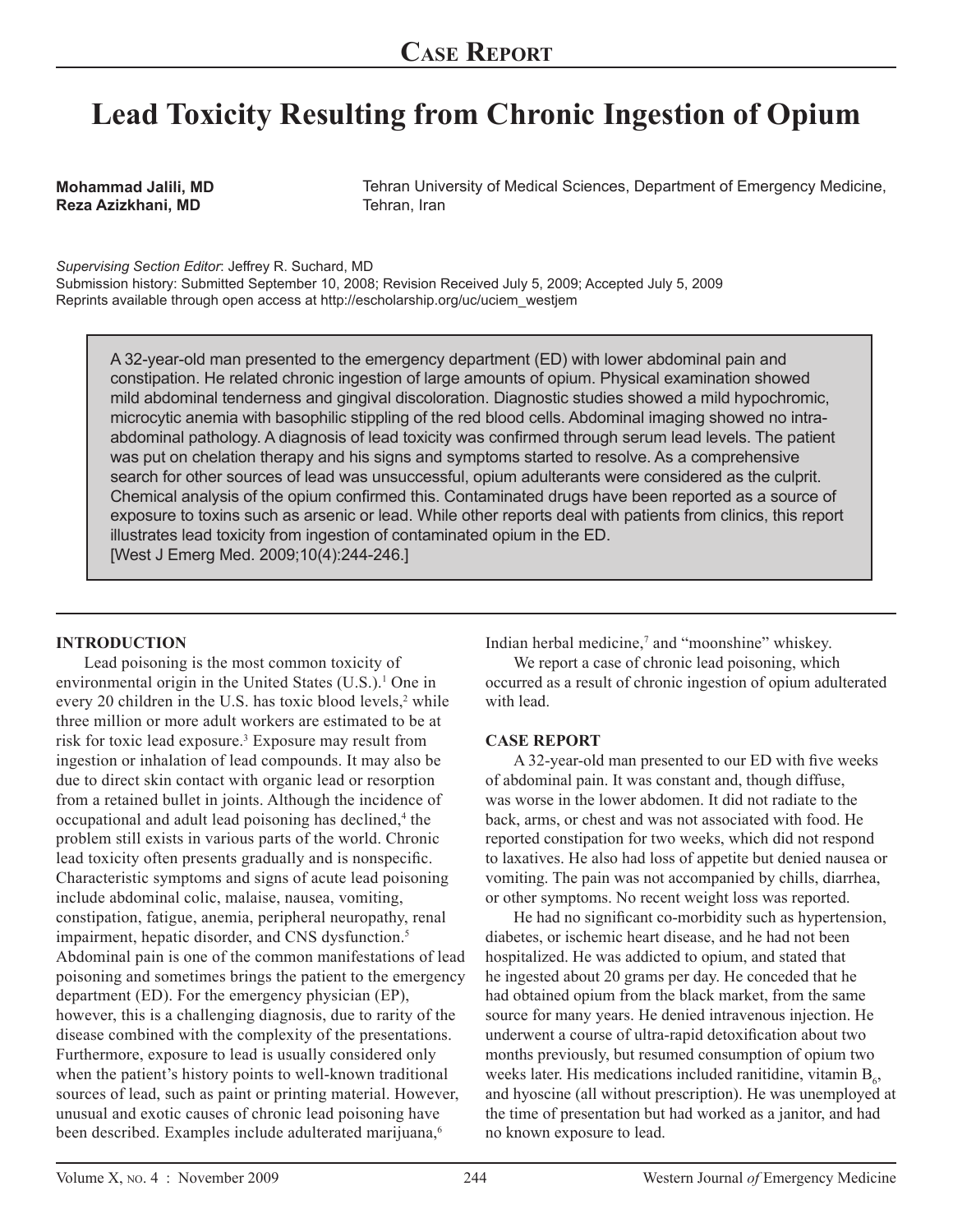**Table 1.** Laboratory results for the case patient

| Laboratory Tests (units)                                     | <b>Results</b> | <b>Normal</b> |
|--------------------------------------------------------------|----------------|---------------|
| Alanine aminotransferase (U/L)                               | 72             | $10 - 40$     |
| Amylase (U/L)                                                | 155            | 25-85         |
| Aspartate aminotransferase (U/L)                             | 95             | 20-48         |
| Blood Urea Nitrogen (mg/dL)                                  | 20             | $8 - 23$      |
| Hemoglobin (g/dL)                                            | 9.8            | 14-17.5       |
| Mean Corpuscular Volume (fl)                                 | 80             | 82-92         |
|                                                              |                |               |
| $MCHCa$ (g/dL)                                               | 29             | 32-36         |
|                                                              | 1.0            | $0.5 - 2.5$   |
| Reticulocyte count (%)                                       |                |               |
| Potassium (mEq/L)                                            | 4.0            | $3.5 - 5.0$   |
| Serum creatinine (mg/dL)                                     | 0.9            | $0.6 - 1.2$   |
| Sodium (mEq/L)                                               | 140            | 136-142       |
| Total serum calcium (mg/dL)                                  | 8.9            | $8.2 - 10.2$  |
| Lactate dehydrogenase (IU/L)                                 | 430            | 340-670       |
| White blood cell count $(x10^3/\mu L)$                       | 9.5            | $4.5 - 11.0$  |
|                                                              |                |               |
| <sup>a</sup> MCHC: Mean Corpuscular Hemoglobin Concentration |                |               |

His vital signs were stable: blood pressure, 100/70 mmHg; pulse rate, 80 beats per minute; and respiratory rate, 14 breaths per minute; pulse oximetry, 98% on room air, and temperature, 98.3°F (37°C). His head and neck examination revealed a dark line along the gingival margin. Chest examination was normal. Abdomen revealed mild tenderness to deep palpation of the lower abdomen, without rebound, guarding, or costovertebral angle tenderness. Neurological examination was normal. Laboratory results are presented in Table 1.

A peripheral blood smear revealed basophilic stippling of red cells. An abdominal ultrasound, computed tomography scan with intravenous and oral contrast of the abdomen were normal. The presentation, physical findings, lab studies and lack of another explanation led the EP to suspect lead toxicity. He was admitted to the floor, and a whole blood lead level result was 50 µg/dL (2.42 µmol/L). The diagnosis of lead toxicity was made and the patient was put on chelation therapy with 2,3-dimercaptosuccinic acid (DMSA). His abdominal pain subsided over the next week and he was discharged. Marked resolution of all signs and symptoms occurred by onemonth follow up. As thorough investigation of the patient's past history failed to reveal any other source of exposure except opium, lead toxicity was attributed to the adulterants of opium. Analysis of the opium obtained from the patient' house, performed by atomic absorption measurement using a Shimadzu AA670 atomic absorption spectrometer (Shimadzu, Japan), showed 35.2 mg of lead per 100 g of opium.

### **DISCUSSION**

Toxic effects of lead may occur acutely after a single

exposure or, more commonly, through chronic low-level exposure. Recognition of lead poisoning depends on a high index of suspicion and a thorough patient history. The insidious onset, non-specific complaints, $<sup>8</sup>$  and lack</sup> of diagnostic signs facilitate the missed diagnosis of lead poisoning. Lead poisoning should be considered in the differential diagnosis of abdominal pain.<sup>9</sup> The combination of abdominal or neurological dysfunction with a hemolytic anemia should raise the suspicion of lead toxicity. The definitive diagnosis of lead poisoning rests on finding an elevated blood lead level, regardless of symptoms.10

All patients with symptoms consistent with lead toxicity and an elevated blood lead level should be treated. Treatment includes British anti-Lewisite (BAL) or succimer (DMSA) with or without CaNa-EDTA.<sup>11</sup>

Some traditionally recognized sources of lead exposure include lead smelting, battery, rubber and plastic manufacturing, printing, and soldering of lead products.<sup>12</sup> While attempts have been made to contain these sources of exposure to lead, some others such as herbal medicine<sup>7</sup> and adulterated drugs<sup>6</sup> are emerging and are worthy of noting.

Opium is still one of the most frequently abused drugs. Informal, and often illegal, laboratories refine opium into a sticky, brown paste, which is pressed into bricks and sun dried. This material can then be ingested or smoked. This process results in introduction of impurities such as lead into the product. On the other hand, lead is sometimes deliberately added to opium by the smugglers to increase its weight during trading. Although the amount of lead in opium is usually small, $13$  when taken in large amounts opium adulterated with lead can produce clinical toxicity.

Intravenous injection of adulterated drug and inhalation of contaminated heroin have previously been mentioned as a source of lead poisoning in drug addicts.<sup>14</sup> Lead toxicity has also been reported in a case series from Germany following smoking of adulterated marijuana.<sup>6</sup> Opium has previously been reported as a source of both arsenic and lead poisoning.<sup>13-18</sup> In 1973, in the earliest report of this peculiar source of lead, a middle-aged Chinese woman and her father were diagnosed to suffer from lead poisoning due to ingestion of home-made opium.18 More recently, three cases have been reported from a central province in Iran.<sup>19</sup> All were middle-aged men who had been admitted for abdominal pain. The case we are reporting is another piece of evidence showing the relationship between opium ingestion and lead poisoning. Furthermore, to the best of our knowledge, there has been no report of such cases from the ED. It is interesting that this chronic complication lead to an acute presentation, which brought the patient to us. It is therefore very important for the EP to keep this diagnosis in mind when facing a patient with vague abdominal pain.